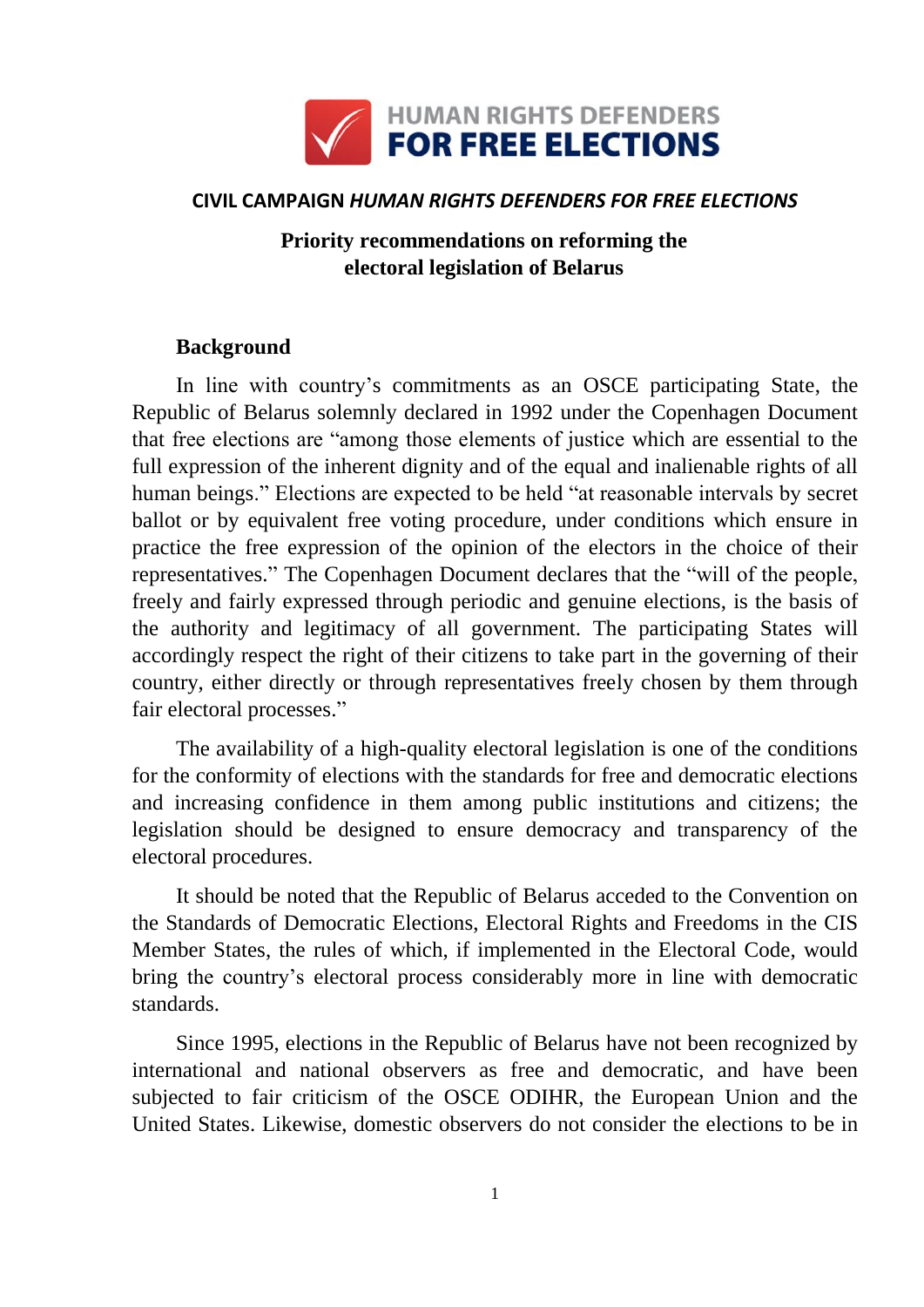line with international standards and national legislation. In addition, the election results are not recognized by any of the country's opposition parties.

It is essential to note that over the history of Belarus' relations with the EU and the United States it was the lack of conformity of the country's elections with international standards that has repeatedly led to the introduction of personal sanctions against election officials. In 2004, the Chairperson and Secretary of the Central Election Commission were banned from entering the EU countries, and after the presidential elections in 2010, all members of the Central Election Commission, as well as heads of regional and Minsk city election commissions were blacklisted as persons banned from entering the EU. At the moment, all these persons have been excluded from this list, but the requirement to change the electoral law and to hold free and democratic elections remains on the agenda of different platforms for dialogue between Belarus, the EU and the US.

The Electoral Code has been repeatedly subjected to amendments, which were announced as steps aimed at the implementation of the OSCE ODIHR recommendations made following the work of international election observation missions in Belarus. In 2009, the Code was supplemented by a number of changes, which simplified the procedure of collecting signatures for the nomination of candidates, and streamlined campaigning rules. However, election procedures preserved their key drawbacks, as evidenced by the latest report of the OSCE ODIHR mission published after observing the parliamentary elections in 2016.

A considerable part of society does not trust the results of the elections, which is due to serious violations of electoral rights and freedoms, as well as the opaque procedures for vote counting. The authorities formed during the elections are often not recognized as democratically elected bodies, which affects their internal and external legitimacy. This situation leaves Belarus outside a number of key international democratic processes: in particular, the Belarusian parliament is not represented in the PACE and Euronest.

The absence of a democratically elected government as a whole affects the international image of the Republic of Belarus and its investment attractiveness.

### **Key problems of the Belarusian electoral legislation**

## **Work of election commissions**

The executive power is still able to influence the course and results of the election procedures. Election commissions at all levels are actually closed to representatives of the democratic opposition, and their work remains largely closed to observers.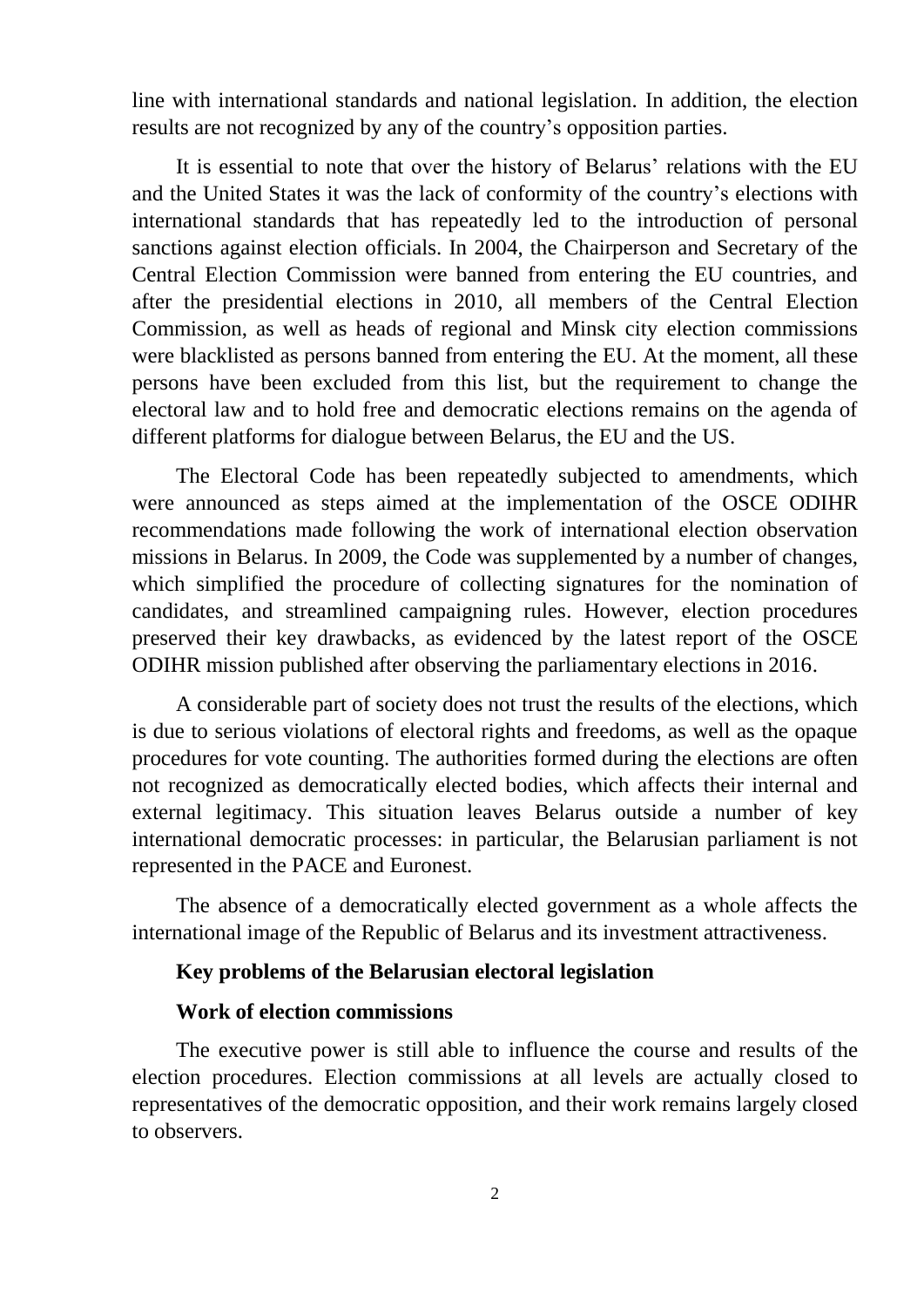### **Early voting**

The opacity of early voting is one of the main objects of criticism by both international and national observers, and the participants of the electoral process. Early voting is associated with numerous facts of abuse of administrative resources for the purpose of forcing the voters to take part in the vote. This pressure is exerted by employers and academic authorities. During the elections of deputies of the House of Representatives of the National Assembly held on 11 September 2016, observers of the campaign "Human Rights Defenders for Free Elections" documented numerous cases of inflated voter turnout at the polling stations covered by independent observation.

During the observation of early voting, there were numerous documented cases of coercion of citizens to participate in it on the part of the administration of enterprises and universities (up to 18% of the observed polling stations).

Information on voter turnout provided by the election commissions and that reported by the observers differed substantially. In the PECs, which were covered by observation, the difference between the data on the number of voters who took part in early voting was 14% (in the parliamentary elections 2012, this difference was 10.4%).

Around 31% of the voters participated in the early voting in last year's parliamentary elections, which exceeds the number announced during the previous parliamentary elections in 2012 (26%). Early voting actually became a rule that does not meet the requirements of the Electoral Code, which provides that participation in early voting should be an exceptional form in case of absence at the place of residence on Election Day.

It can be stated that the practice of early voting remains one of the systemic problems of the electoral process and creates opportunities for the abuse of administrative resources and other manipulations. In this regard, the OSCE ODIHR recommendations regarding changes to early voting procedures remain relevant.

#### **Vote count**

The Electoral Code does not describe the procedures for counting the ballots. The recommendations of the OSCE ODIHR and proposals by the campaign "Human Rights Defenders for Free Elections" on detailed settlement of this procedure through a CEC decree have not been taken into account.

In practice, members of the precinct election commissions arrange a joint and simultaneous counting of the ballots, without announcing or displaying the selection on each ballot. Such a procedure of the vote count is not transparent and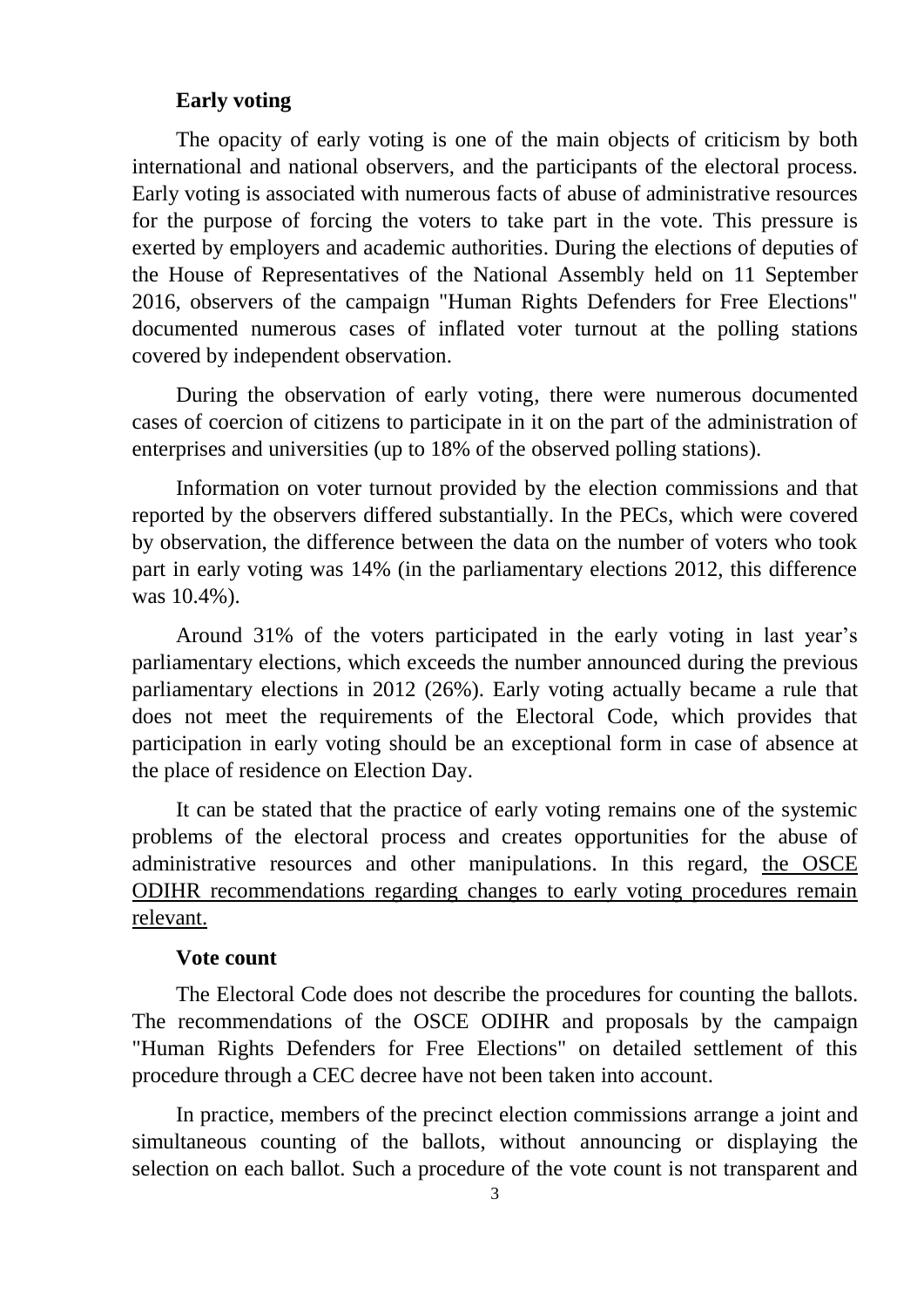does not allow to correlate the results of observation with the data reflected in the protocol on the voting results. About 95% of the observers of the campaign "Human Rights Defenders for Free Elections" noted that the vote-counting procedure was of an opaque nature (during the observation of the parliamentary elections in 2012 the figure was 92.3%).

During the observation of the vote counting procedure, the observers reported other violations of the counting procedures: in 32% of the observed PECs, election officials failed to publish the results of separate vote count; in 42% of the observed PECs, the ballots cast for each candidate were not counted separately; in 61% of the observed PECs, the observers were seated in places that prevented them from properly monitoring the vote count.

It is important to note that the vicious practice of counting the votes in Belarus does not meet the procedures practiced by the majority of the CIS countries.

It was the gross violations during the vote count that had a decisive influence on the decision not to recognize the parliamentary elections in 2016 by the OSCE ODIHR international observers.

### **Electoral disputes**

It should be noted that the Electoral Code of the Republic of Belarus contains a limited list of cases of judicial review of decisions by election commissions during the elections. This leads to the fact that the courts refuse to initiate proceedings on complaints, in case the right to file them is not expressly provided for in the Electoral Code. In fact, the court is not a place for the resolution of electoral disputes.

Analysis of the practice of judicial review of decisions by local authorities on the formation of election commissions has shown that in the absence of objective criteria of assessing the person delegated to election commissions, the courts, being unable to go beyond the rules of the electoral law, have no objective opportunities to take a decision in the applicant's favor. Thus, there has been no court rulings, which would be made in favor of a person who was denied membership on an election commission.

We view as illogical the provision of Part 2, Article 84 of the Electoral Code, according to which it is only the decision of the Central Election Commission on recognizing the elections of deputies of the House of Representatives invalid that can be appealed to the Supreme Court. Given the fact that in practice the courts only consider appeals in case their submission is directly stipulated in the Electoral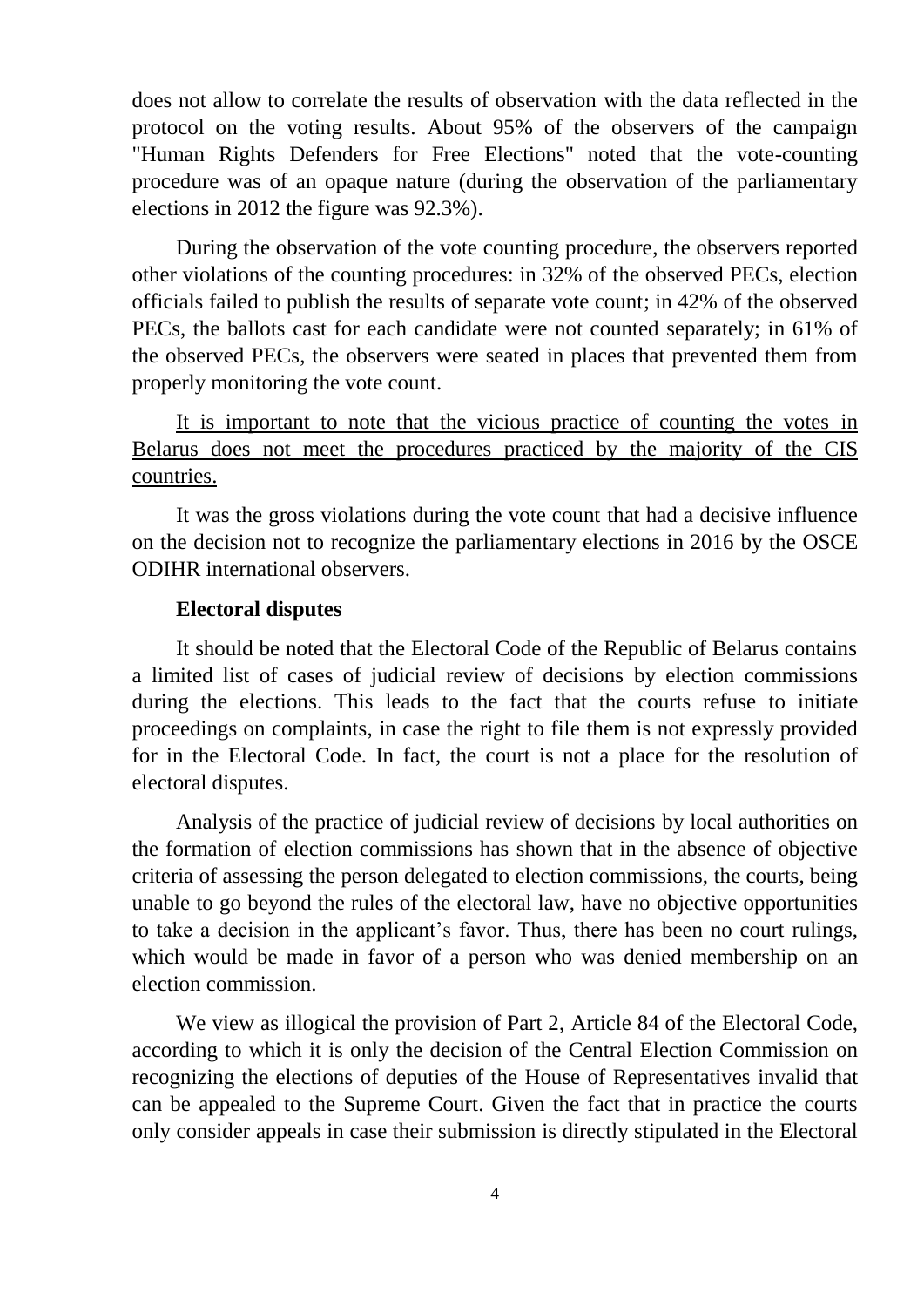Code, candidates are denied the right to challenge in court the results of parliamentary elections.

It is worth noting that the prosecuting authorities also abandoned the duty of exercising supervision over the implementation of electoral legislation. Nearly all the complaints and petitions, which were received by the Prosecutor's Offices during the recent election campaigns, were forwarded for consideration to the election commissions, even if they were aimed at appealing the actions or decisions of the election commissions themselves.

# **Priority recommendations of the campaign** *Human Rights Defenders for Free Elections*

## **Formation of election commissions**

We recommended to legislate the right of every political party after the announcement of the election campaign to delegate one representative with a right to vote to the election commissions of all levels (except for the Central Election Commission). It is necessary to legalize the priority of political parties to send their representatives to the election commissions, providing for the right of citizens, public associations and labor collectives to claim the vacant seats on the commissions if a political party has not exercised its right to send its representatives to the election commissions. Such a procedure for the formation of election commissions will increase the role of political parties as key participants in the electoral process, will contribute to a higher level of confidence in the election commissions, as well as make the work of these commissions transparent for the whole Belarusian society. Furthermore, this provision will create confidence in the results of voting announced by such commissions.

Securing the right of citizens, public associations and labor collectives to nominate their representatives to the election commissions if the parties cannot nominate a sufficient number of their representatives will provide the necessary staffing of election commissions.

#### **Early voting**

It is necessary to legislate that citizens who on Election Day cannot be present at the polling station can vote in advance upon presentation of documents confirming the fact of inability to vote on Election Day. Such documents include business trip permits, tickets for intercity (international) transport, medical appointment for treatment or rehabilitation outside the municipality, other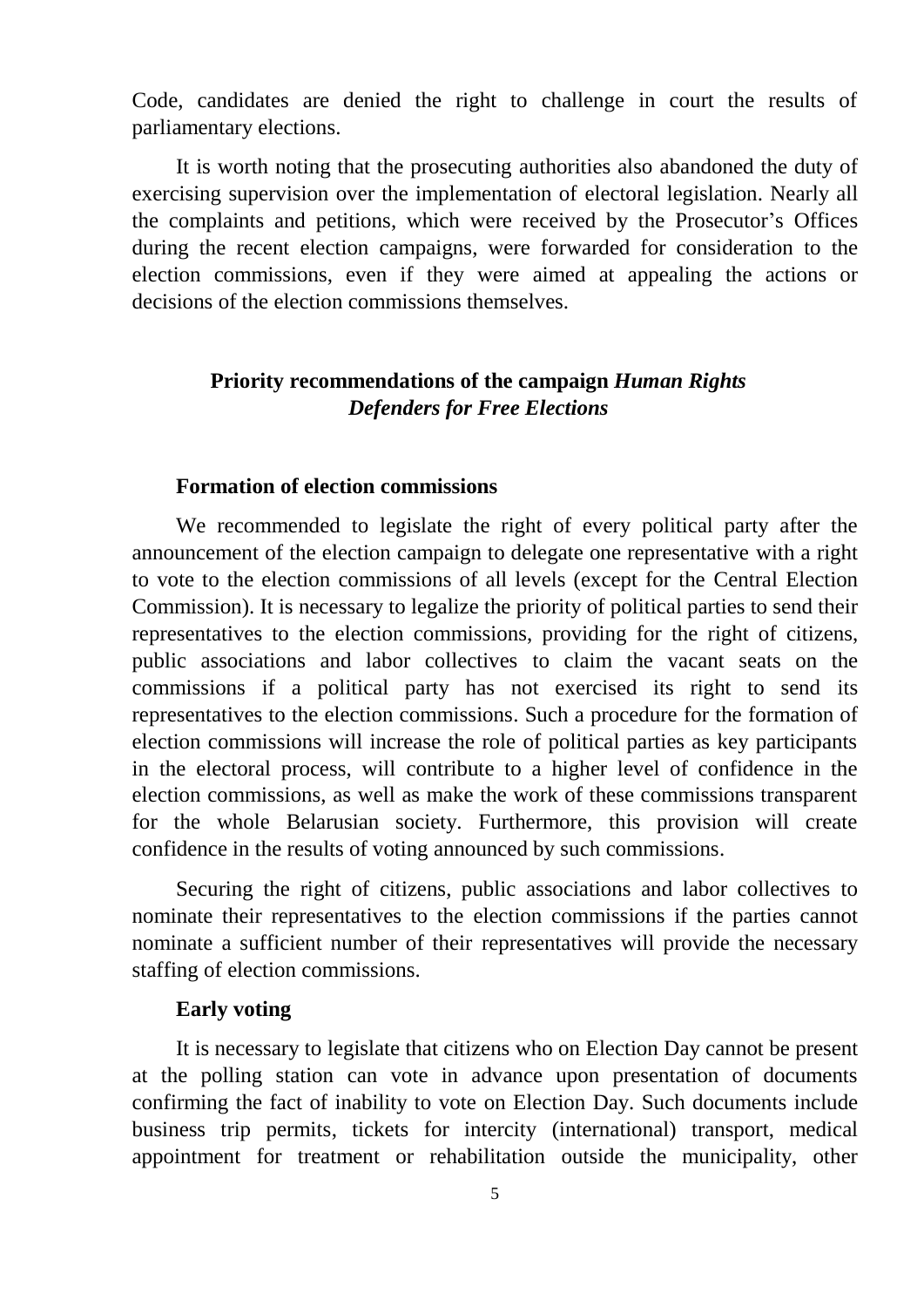documents stipulated by law or regulations of the Central Election Commission. Such documents shall be submitted to the precinct election commission.

It is also necessary to provide that early voting shall be conducted at no more than 10% of the polling stations in the electoral or administrative district. Such polling stations shall be specialized stations for early voting only.

This legislative rule is expected to restore the true meaning of early voting as an exceptional form of voting, as well as to promote credibility of the results of such a vote, as the number of early voters will be reduced significantly.

## **Vote count**

It is proposed to legislate the following recommendation of the OSCE ODIHR: "The vote count should be held in a transparent manner, whereby all PEC members, observers and candidate proxies would be able to verify the outcome of the process. As a means to build public confidence, consideration should be given to announcing and showing the selection on each ballot to those present as well as announcing all the figures entered into PEC protocols."

The introduction of a true transparent counting of votes will restore confidence in the election results, as well as, along with the implementation of other recommendations, will create the conditions for the recognition of the election results by both the international community and a significant part of the country's society. This will return confidence in the representative bodies of Belarus.

In order to strengthen confidence in the election results, we propose to introduce in the electoral law a rule obliging local executive authorities to publish on their websites (in special sections) and in the print media, which are run by these bodies, information on the results of voting in the respective administrativeterritorial unit (electoral district, administrative district, city district, region), with separate data on each polling station. Information on the voting results with a station-by-station breakdown should also be posted on the website of the Central Election Commission of the Republic of Belarus.

### **Judicial disputes**

It is necessary to legislate the right of judicial review of all decisions of election commissions at all levels that affect the rights of the participant of the election campaign.

The introduction of this provision will create a civilized system of adjudication of election disputes, increase the credibility of the final judgment, and strengthen the overall respect for the country's judiciary. With a view to further